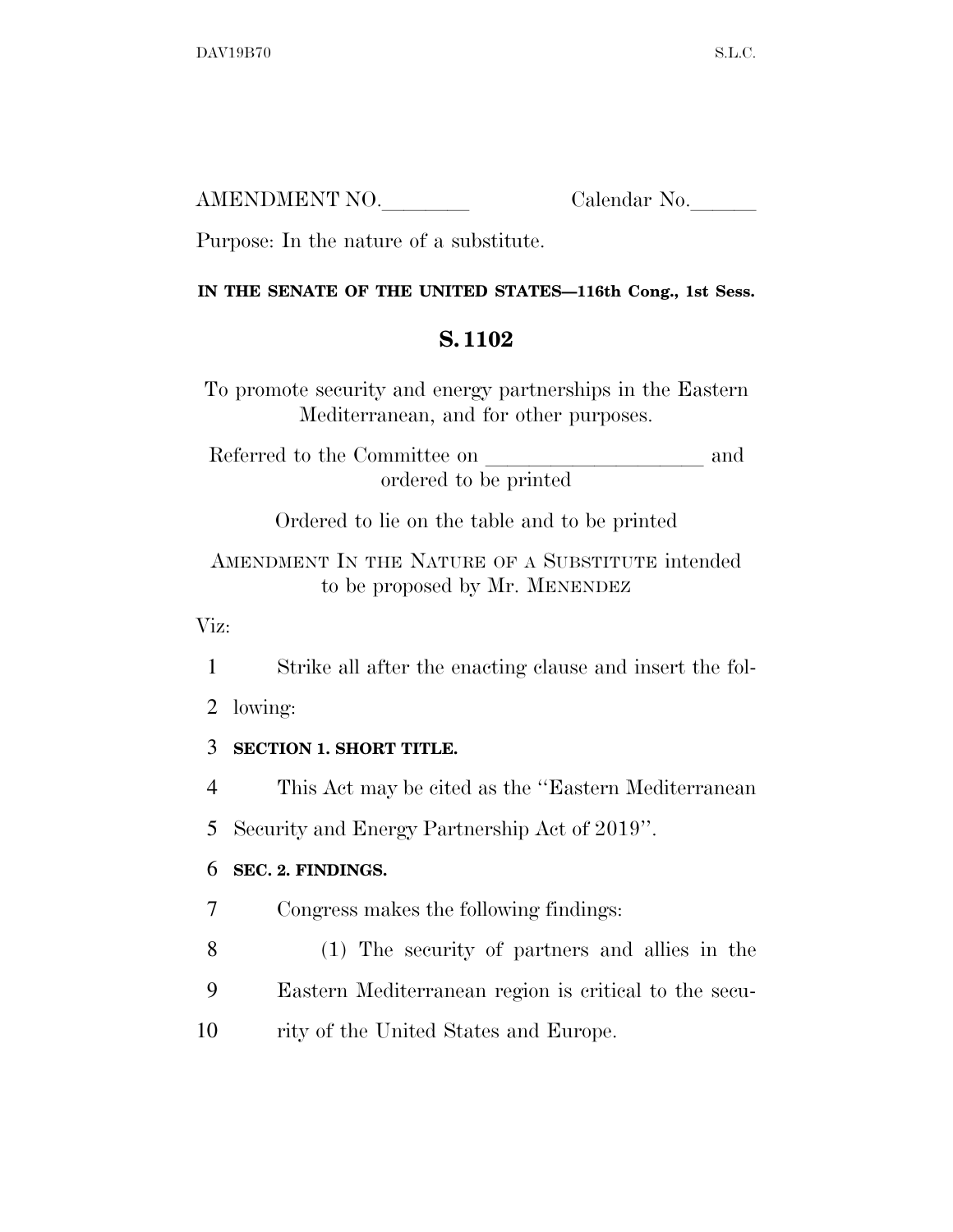| $\mathbf{1}$   | (2) Greece is a valuable member of the North            |
|----------------|---------------------------------------------------------|
| $\overline{2}$ | Atlantic Treaty Organization (NATO) and a key pil-      |
| 3              | lar of stability in the Eastern Mediterranean.          |
| $\overline{4}$ | (3) Israel is a steadfast ally of the United            |
| 5              | States and has been designated a "major non-NATO"       |
| 6              | ally" and "major strategic partner".                    |
| 7              | (4) Cyprus is a key strategic partner and               |
| 8              | signed a Statement of Intent with the United States     |
| 9              | on November 6, 2018, to enhance bilateral security      |
| 10             | cooperation.                                            |
| 11             | (5) The countries of Greece, Cyprus, and Israel         |
| 12             | have participated in critical trilateral summits to im- |
| 13             | prove cooperation on energy and security issues.        |
| 14             | (6) Secretary of State Mike Pompeo partici-             |
| 15             | pated in the trilateral summit among Israel, Greece,    |
| 16             | and Cyprus on March 20, 2019.                           |
| 17             | (7) The United States, Israel, Greece, and Cy-          |
| 18             | prus oppose any action in the Eastern Mediterra-        |
| 19             | nean and the Aegean Sea that could challenge sta-       |
| 20             | bility, violate international law, or undermine good    |
| 21             | neighborly relations, and in a joint declaration on     |
| <u>22</u>      | March 21, 2019, agreed to "defend against external      |
| 23             | malign influences in the Eastern Mediterranean and      |
| 24             | the broader Middle East".                               |
|                |                                                         |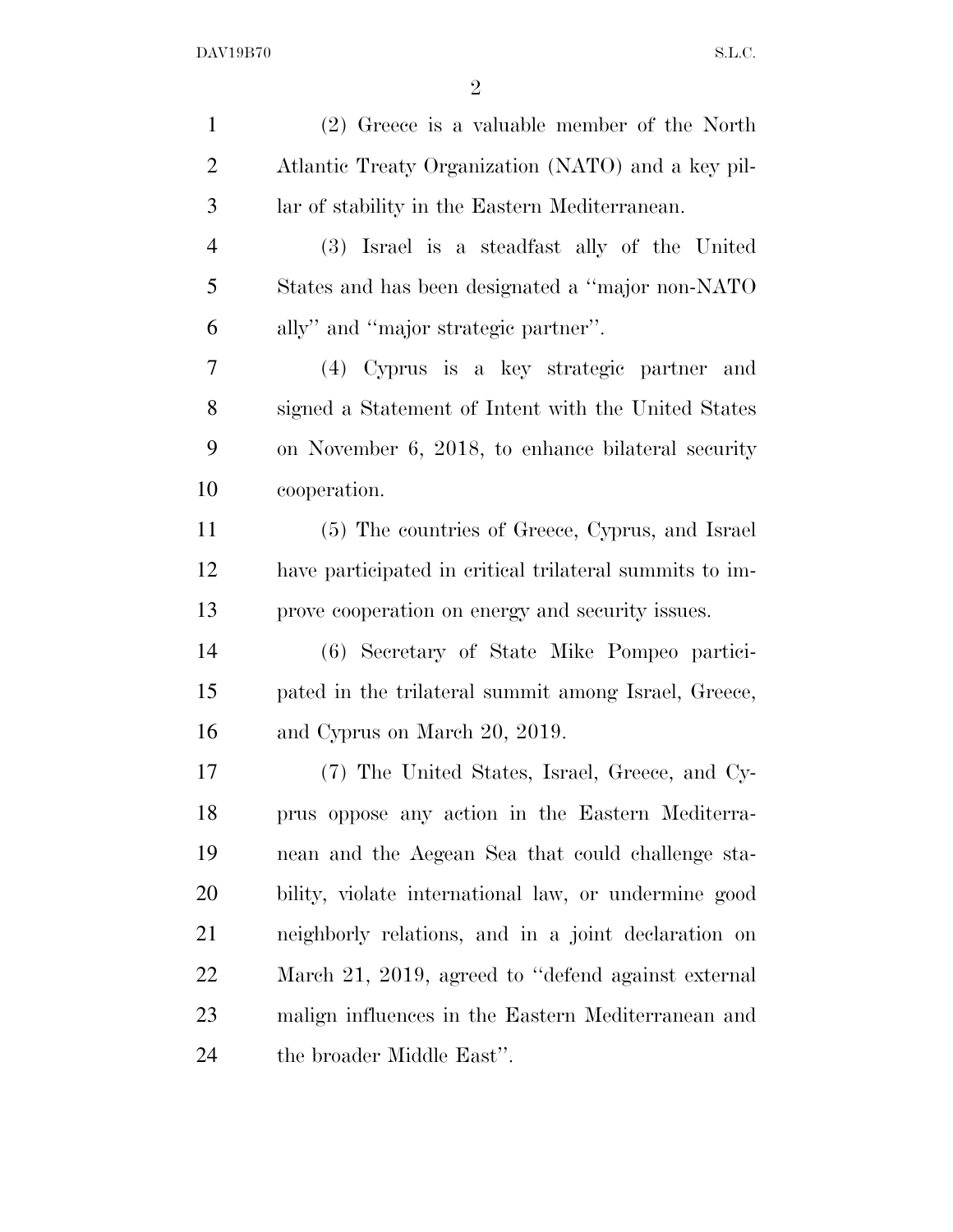(8) The recent discovery of what may be the re- gion's largest natural gas field off the Egyptian coast and the newest discoveries of natural gas off the coast of Cyprus could represent a significant and positive development for the Eastern Mediterranean and the Middle East, enhancing the region's stra-tegic energy significance.

 (9) Turkish government officials have expressed an intent to purchase the S–400 system from the Russian Federation, which is subject to mandatory sanctions under the Countering America's Adver-saries Through Sanctions Act (Public Law 115–44).

 (10) It is in the national security interest of the United States to promote, achieve, and maintain en- ergy security among, and through cooperation with, allies.

 (11) Natural gas developments in the Eastern Mediterranean have the potential to provide eco- nomic gains and contribute to energy security in the region and Europe, as well as support European ef- forts to diversify away from natural gas supplied by the Russian Federation.

 (12) The soon to be completed Trans Adriatic Pipeline is a critical component of the Southern Gas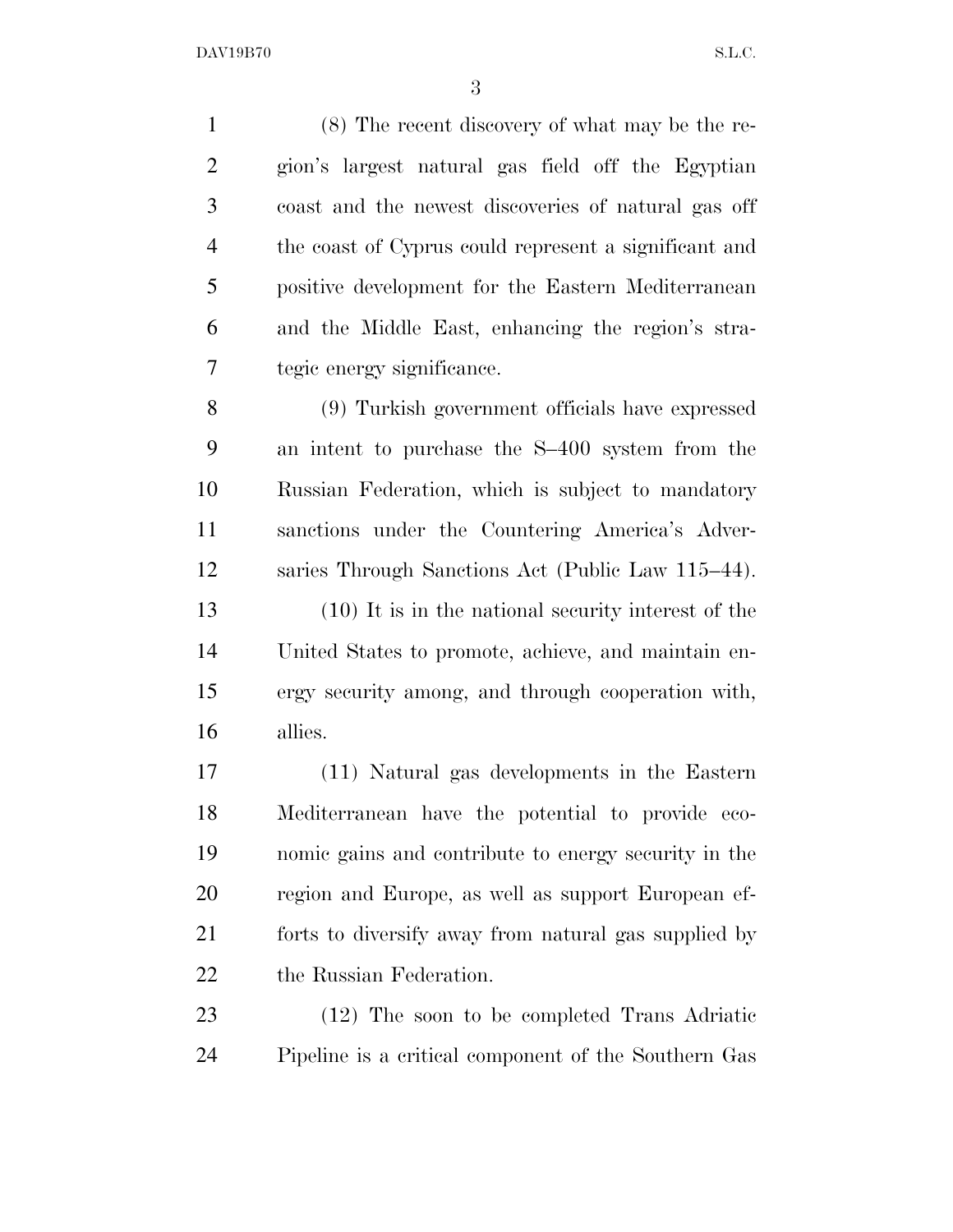Corridor and the European Union's efforts to diver-sify energy resources.

 (13) The proposed Eastern Mediterranean pipe- line, if commercially viable, would provide for energy diversification in accordance with the European Union's third energy package of reforms.

 (14) The United States acknowledges the achievements and importance of the Binational In- dustrial Research and Development Foundation (BIRD) and the United States-Israel Binational Science Foundation (BSF) and supports continued multiyear funding to ensure the continuity of the programs of the Foundations.

 (15) The United States has welcomed Greece's allocation of 2 percent of its gross domestic product (GDP) to defense in accordance with commitments made at the 2014 NATO Summit in Wales.

 (16) Energy exploration in the Eastern Medi- terranean region must be safeguarded against threats posed by terrorist and extremist groups, in-cluding Hezbollah and any other actor in the region.

 (17) The energy exploration in the Republic of Cyprus's Exclusive Economic Zone and territorial waters—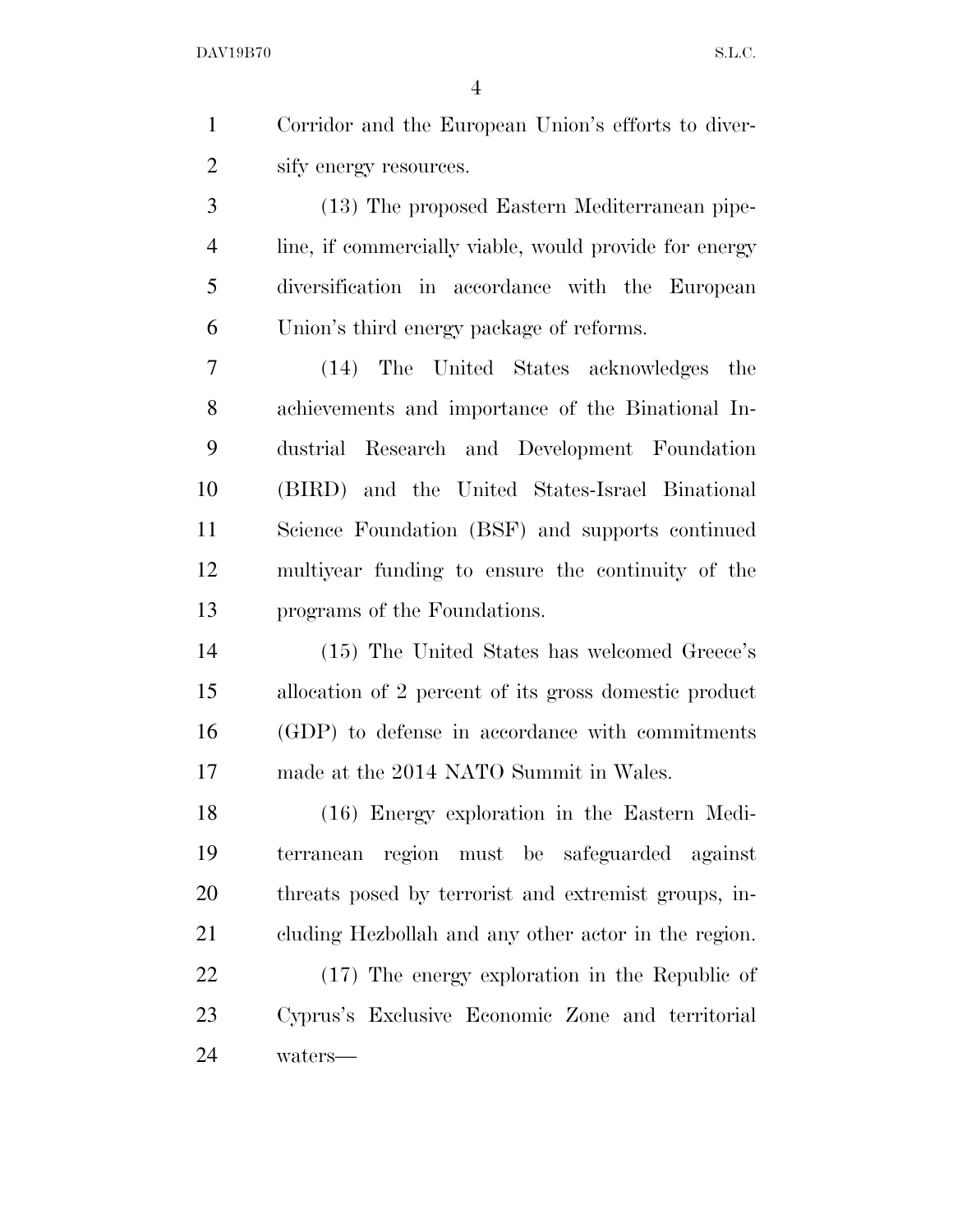| $\mathbf{1}$   | (A) furthers United States interests by                 |
|----------------|---------------------------------------------------------|
| $\overline{2}$ | providing a potential alternative to Russian gas        |
| 3              | for United States allies and partners; and              |
| $\overline{4}$ | (B) should not be impeded by other sov-                 |
| 5              | ereign states.                                          |
| 6              | (18) The United States Government cooperates            |
| 7              | closely with Cyprus, Greece, and Israel through in-     |
| 8              | formation sharing agreements.                           |
| 9              | (19) United States officials have assisted the          |
| 10             | Government of the Republic of Cyprus with crafting      |
| 11             | that nation's national security strategy.               |
| 12             | (20) The United States Government provides              |
| 13             | training to Cypriot officials in areas such as cyberse- |
| 14             | curity, counterterrorism, and explosive ordnance dis-   |
| 15             | posal and stockpile management.                         |
| 16             | (21) Israel, Greece, and Cyprus are valued              |
| 17             | members of the Proliferation Security Initiative to     |
| 18             | combat the trafficking of weapons of mass destruc-      |
| 19             | tion.                                                   |
| 20             | (22) The Republic of Cyprus continues to work           |
| 21             | closely with the United Nations and regional part-      |
| 22             | ners in Europe to combat terrorism and violent ex-      |
| 23             | tremism.                                                |
| 24             | (23) Despite robust economic and security rela-         |
| 25             | tions with the United States, the Republic of Cyprus    |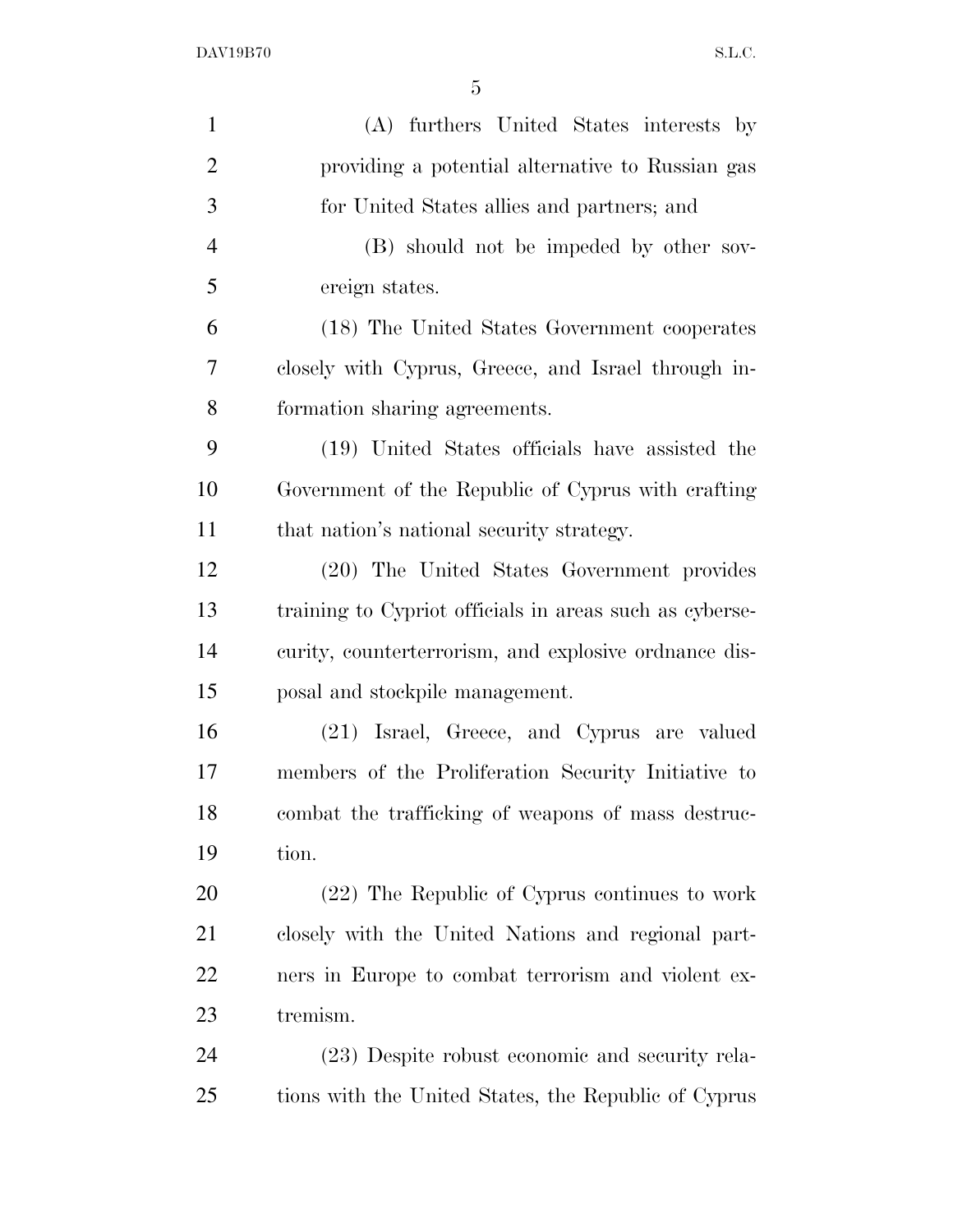has been subject to a United States prohibition on the export of defense articles and services since 1987.

 (24) The 1987 arms prohibition was designed to restrict United States arms sales and transfer to the Republic of Cyprus and the occupied part of Cy-prus to avoid hindering reunification efforts.

 (25) At least 40,000 Turkish troops are sta- tioned in the occupied part of Cyprus with some weapons procured from the United States through mainland Turkey.

 (26) While the United States has, as a matter of policy, avoided the provision of defense articles and services to the Republic of Cyprus, the Govern- ment of Cyprus has, in the past, sought to obtain defense articles from other countries, including coun- tries, such as Russia, that pose challenges to United States interests around the world.

#### **SEC. 3. STATEMENT OF POLICY.**

20 It is the policy of the United States—

 (1) to continue to actively participate in the tri- lateral dialogue on energy, maritime security, cyber- security and protection of critical infrastructure con-ducted among Israel, Greece, and Cyprus;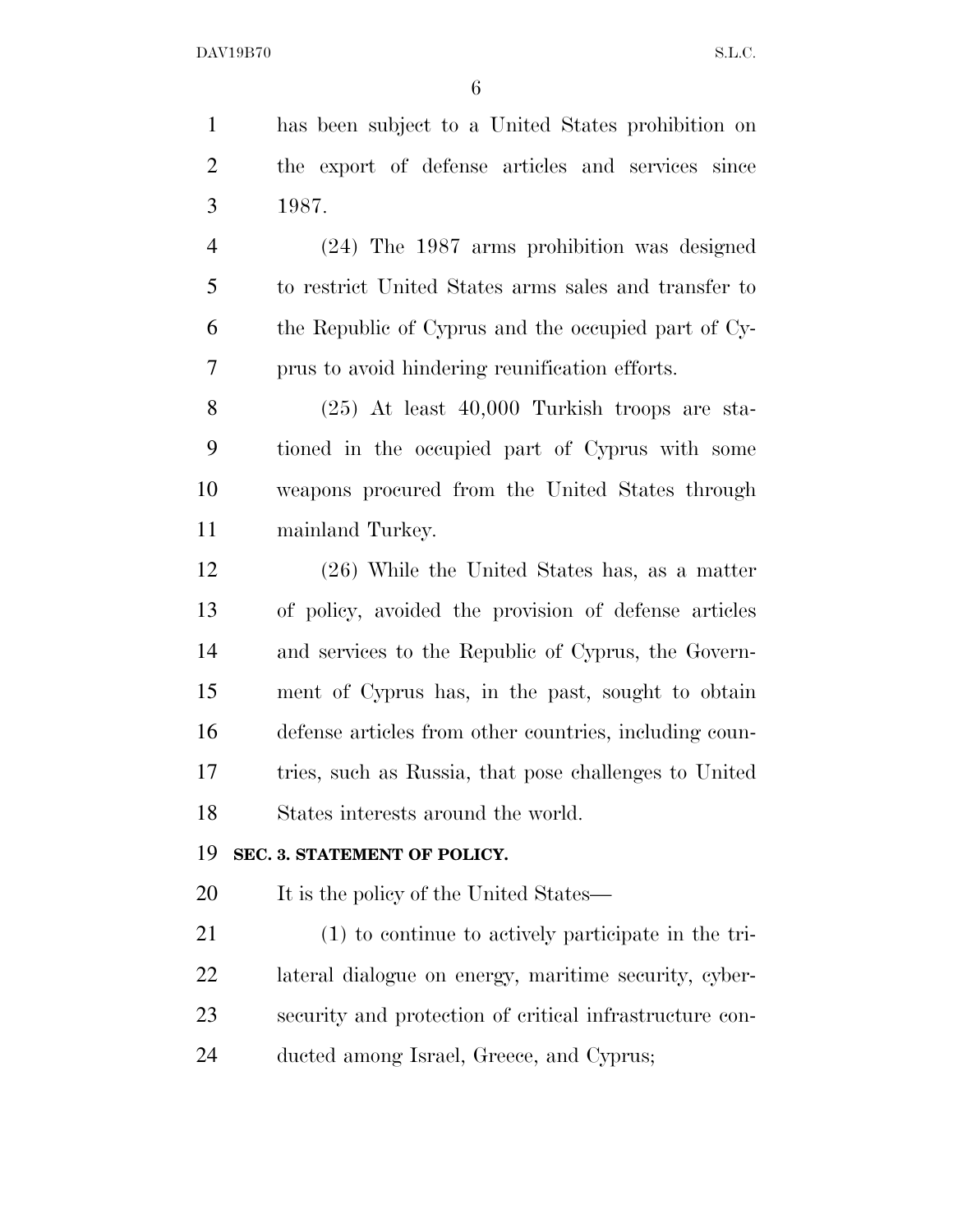(2) to support diplomatic efforts with partners and allies to deepen energy security cooperation among Greece, Cyprus, and Israel and to encourage the private sector to make investments in energy in- frastructure in the Eastern Mediterranean region; (3) to strongly support the completion of the Trans Adriatic and Eastern Mediterranean Pipelines and the establishment of liquified natural gas (LNG) terminals across the Eastern Mediterranean as a means of diversifying regional energy needs away from the Russian Federation; (4) to maintain a robust United States naval presence and investments in the naval facility at Souda Bay, Greece and develop deeper security co- operation with Greece to include the recent MQ–9 deployments to the Larissa Air Force Base and United States Army helicopter training in central Greece; (5) to welcome Greece's commitment to move forward with the Interconnector Greece-Bulgaria (IGB pipeline) and additional LNG terminals that will help facilitate delivery of non-Russian gas to the

Balkans and central Europe;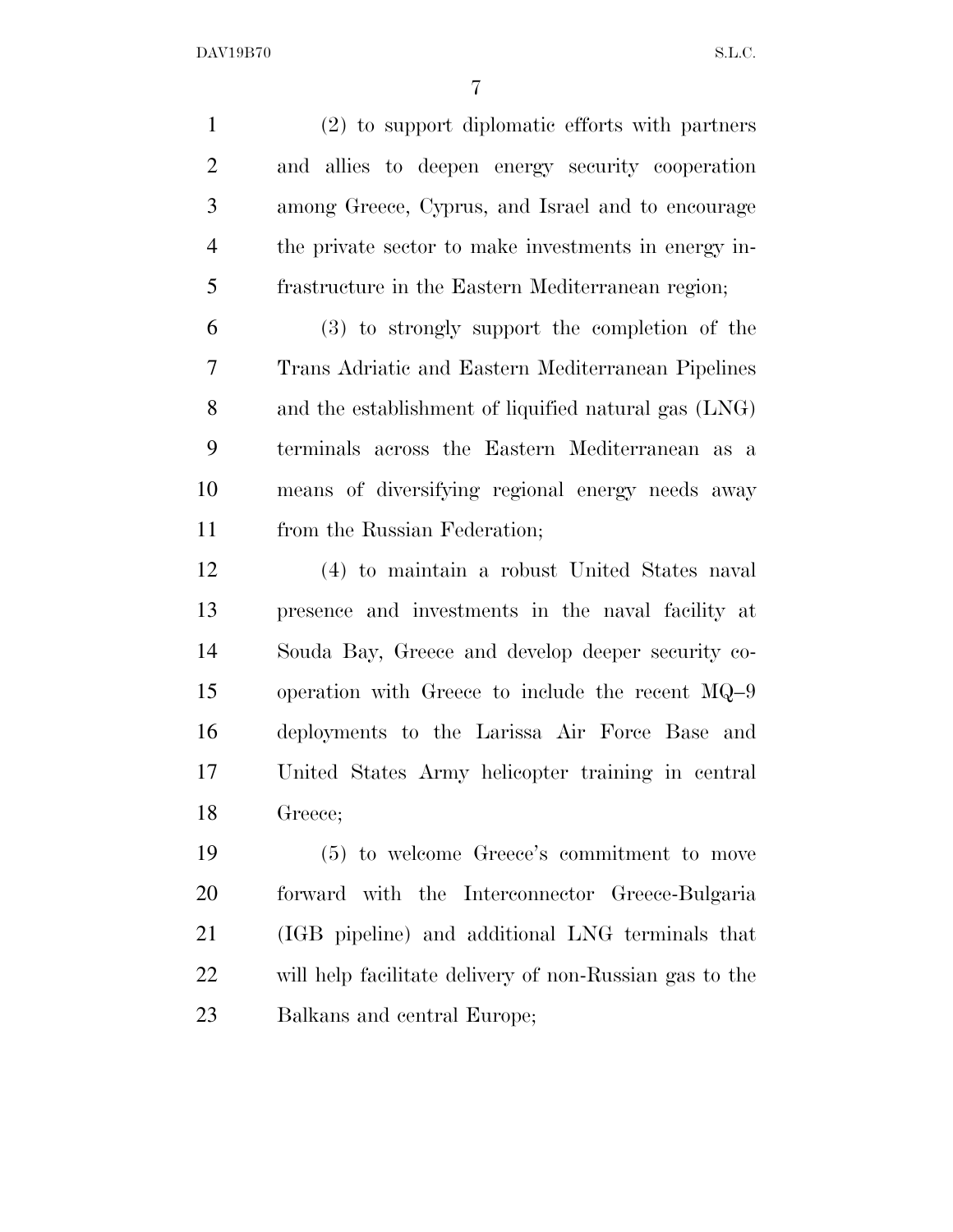| $\mathbf{1}$   | (6) to support deepened security cooperation          |
|----------------|-------------------------------------------------------|
| $\overline{2}$ | with the Republic of Cyprus through the removal of    |
| 3              | the arms embargo on the country;                      |
| $\overline{4}$ | (7) to support robust International Military          |
| 5              | Education and Training (IMET) programming with        |
| 6              | Greece and the Republic of Cyprus;                    |
| 7              | $(8)$ to leverage relationships within the Euro-      |
| 8              | pean Union to encourage investments in Cypriot bor-   |
| 9              | der and maritime security;                            |
| 10             | (9) to support efforts to counter Russian Fed-        |
| 11             | eration interference and influence in the Eastern     |
| 12             | Mediterranean through increased security coopera-     |
| 13             | tion with Greece, Cyprus, and Israel, to include in-  |
| 14             | telligence sharing, cyber, and maritime domain        |
| 15             | awareness;                                            |
| 16             | $(10)$ to support the Republic of Cyprus' efforts     |
| 17             | to regulate its banking industry to ensure that it is |
| 18             | not used as a source of international money laun-     |
| 19             | dering and encourage additional measures toward       |
| 20             | that end;                                             |
| 21             | (11) to strongly oppose any actions that would        |
| 22             | trigger mandatory sanctions pursuant to section 231   |
| 23             | of the Countering America's Adversaries Through       |
| 24             | Sanctions Act (CAATSA) (Public Law 115–44), to        |
|                |                                                       |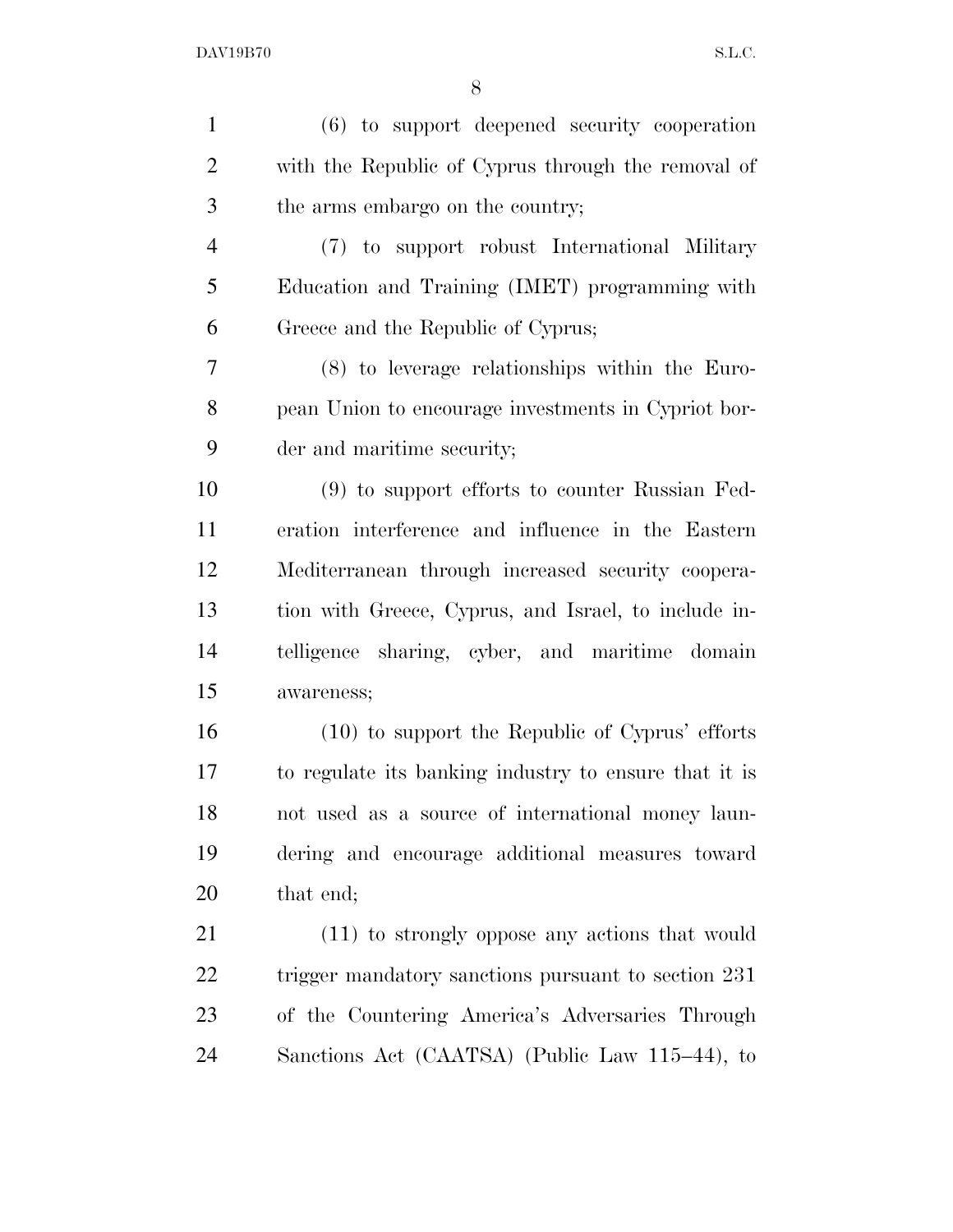| $\mathbf{1}$   | include the purchase by Turkey of an S-400 system         |
|----------------|-----------------------------------------------------------|
| $\overline{2}$ | from the Russian Federation;                              |
| 3              | $(12)$ to continue robust official strategic en-          |
| $\overline{4}$ | gagement with Israel, Greece, and Cyprus;                 |
| 5              | $(13)$ to urge countries in the region to deny            |
| 6              | port services to Russian Federation vessels deployed      |
| 7              | to support the government of Bashar Al-Assad in           |
| 8              | Syria;                                                    |
| 9              | (14) to support joint military exercises among            |
| 10             | Israel, Greece, and Cyprus;                               |
| 11             | (15) to fully implement relevant CAATSA pro-              |
| 12             | visions to prevent interference by the Russian Fed-       |
| 13             | eration in the region;                                    |
| 14             | $(16)$ to support efforts by countries in the re-         |
| 15             | gion to demobilize military equipment supplied by         |
| 16             | the Russian Federation in favor of equipment pro-         |
| 17             | vided by NATO and NATO-allied member countries;           |
| 18             | and                                                       |
| 19             | (17) to strongly support the active and robust            |
| 20             | participation of Israel, Cyprus, and Greece in the        |
| 21             | Combating Terrorism Fellowship Program.                   |
| 22             | SEC. 4. UNITED STATES-EASTERN MEDITERRANEAN EN-           |
| 23             | ERGY COOPERATION.                                         |
| 24             | (a) IN GENERAL.—The Secretary of State, in coordi-        |
| 25             | nation with the Secretary of Energy, may enter into coop- |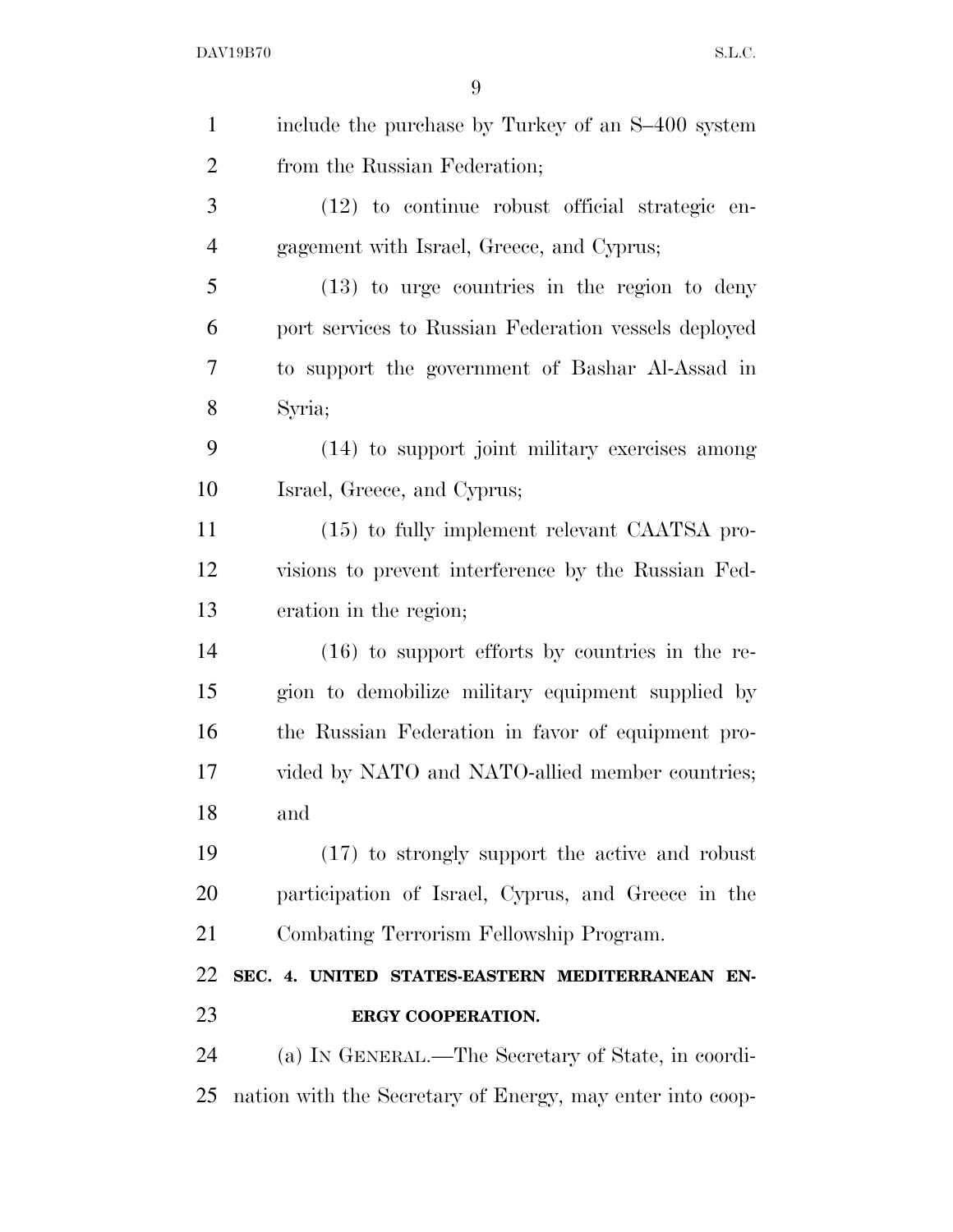erative agreements supporting and enhancing dialogue and planning involving international partnerships between the United States and Israel, Greece, and the Republic of Cyprus.

 (b) ANNUAL REPORTS.—If the Secretary of State, in coordination with the Secretary of Energy, enters into agreements authorized under subsection (a), the Secretary shall submit an annual report to the appropriate congres-sional committees that describes—

 (1) actions taken to implement such agree-ments; and

 (2) any projects undertaken pursuant to such agreements.

 (c) UNITED STATES-EASTERN MEDITERRANEAN EN- ERGY CENTER.—The Secretary of Energy, in coordination with the Secretary of State, may establish a joint United States-Eastern Mediterranean Energy Center in the United States leveraging the experience, knowledge, and expertise of institutions of higher education and entities in the private sector, among others, in offshore energy de- velopment to further dialogue and collaboration to develop more robust academic cooperation in energy innovation technology and engineering, water science, technology transfer, and analysis of emerging geopolitical implica-tions, which include opportunities as well as crises and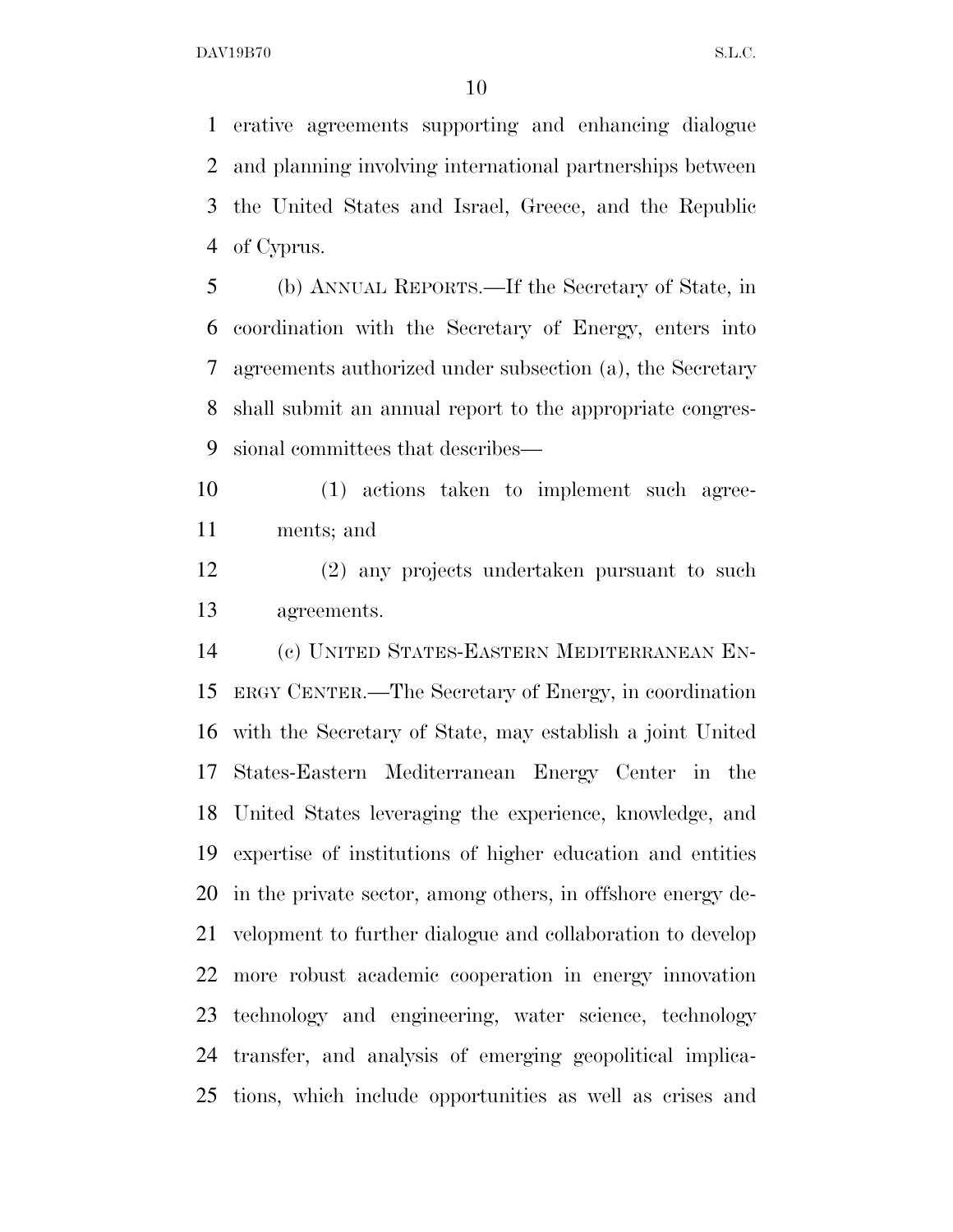threats from foreign natural resource and energy acquisi-tions.

# **SEC. 5. REPEAL OF PROHIBITION ON TRANSFER OF ARTI- CLES ON THE UNITED STATES MUNITIONS LIST TO THE REPUBLIC OF CYPRUS.**

 (a) SENSE OF CONGRESS ON CYPRUS.—It is the sense of Congress that—

 (1) allowing for the export, re-export or trans- fer of arms subject to the United States Munitions List (part 121 of title 22, Code of Federal Regula- tions) to the Republic of Cyprus would advance United States security interests in Europe by help- ing to reduce the dependence of the Government of the Republic of Cyprus on other countries, including countries that pose challenges to United States in- terests around the world, for defense-related mate-riel; and

- (2) it is in the interest of the United States— (A) to continue to support United Nations- facilitated efforts toward a comprehensive solu-21 tion to the division of Cyprus; and
- (B) for the Republic of Cyprus to join NATO's Partnership for Peace program.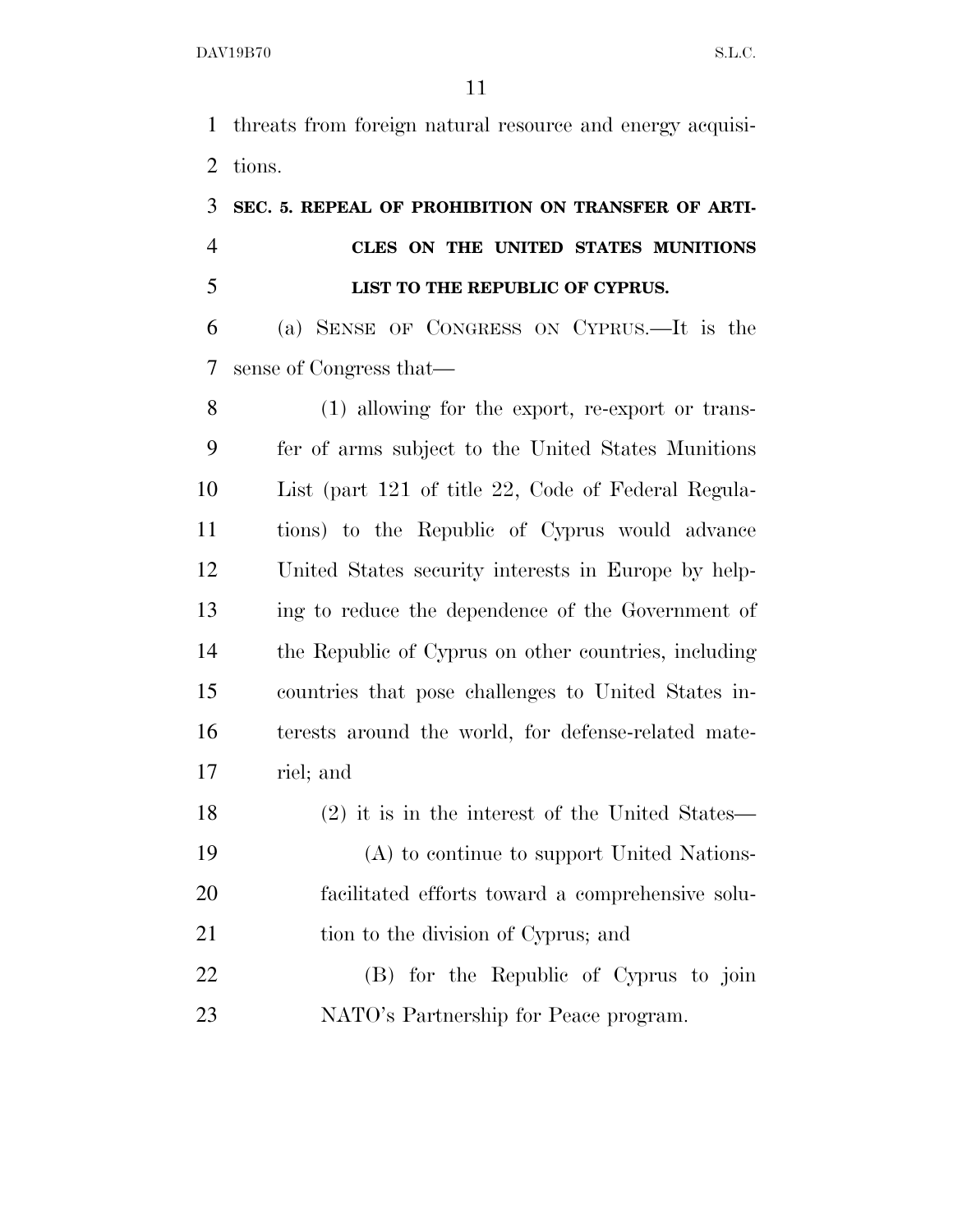(b) MODIFICATION OF PROHIBITION.—Section 620C(e) of the Foreign Assistance Act of 1961 (22 U.S.C. 2373(e)) is amended— (1) in paragraph (1), by striking ''Any agree- ment'' and inserting ''Except as provided in para- graph (3), any agreement''; and (2) by adding at the end the following new paragraph:  $(3)$  The requirement under paragraph  $(1)$  shall not apply to any sale or other provision of any defense article or defense service to Cyprus if the end-user of such defense article or defense service is the Government of the Republic of Cyprus.''. (c) EXCLUSION OF THE GOVERNMENT OF THE RE- PUBLIC OF CYPRUS FROM CERTAIN RELATED REGULA- TIONS.— (1) IN GENERAL.—Subject to subsection (d) and except as provided in paragraph (2), beginning on the date of the enactment of this Act, the Sec- retary of State shall not apply a policy of denial for exports, re-exports, or transfers of defense articles and defense services destined for or originating in the Republic of Cyprus if—

 (A) the request is made by or on behalf of the Government of the Republic of Cyprus; and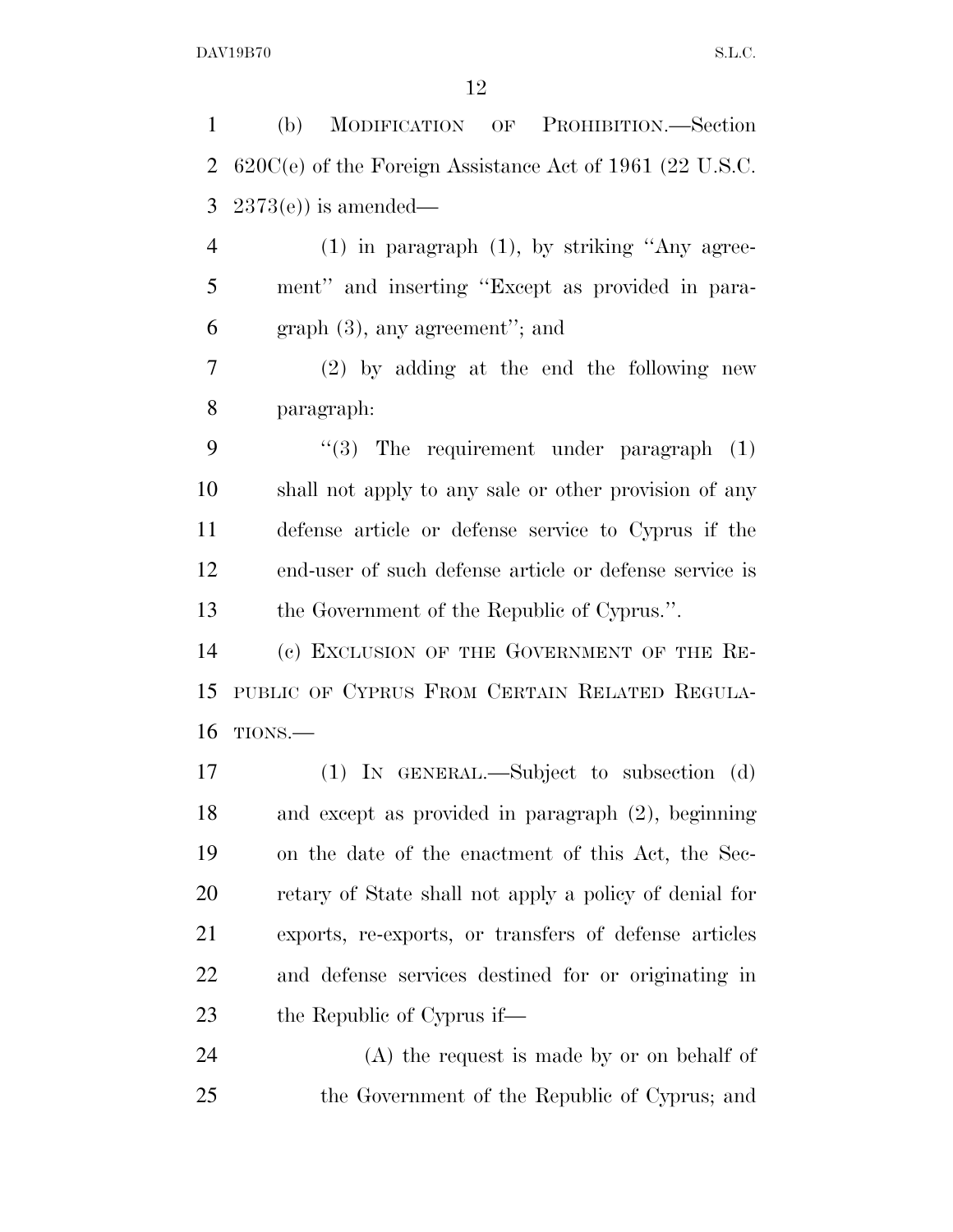(B) the end-user of such defense articles or defense services is the Government of the Re- public of Cyprus. (2) EXCEPTION.—This exclusion shall not apply to any denial based upon credible human rights con- cerns. (d) LIMITATIONS ON THE TRANSFER OF ARTICLES ON THE UNITED STATES MUNITIONS LIST TO THE RE- PUBLIC OF CYPRUS.— 10 (1) IN GENERAL.—The policy of denial for ex- ports, re-exports, or transfers of defense articles on the United States Munitions List to the Republic of Cyprus shall remain in place unless the President determines and certifies to the appropriate congres-sional committees not less than annually that—

 (A) the Government of the Republic of Cy- prus is continuing to cooperate with the United States Government in efforts to implement re- forms on anti-money laundering regulations and financial regulatory oversight; and

 (B) the Government of the Republic of Cy- prus has made and is continuing to take the steps necessary to deny Russian military vessels access to ports for refueling and servicing.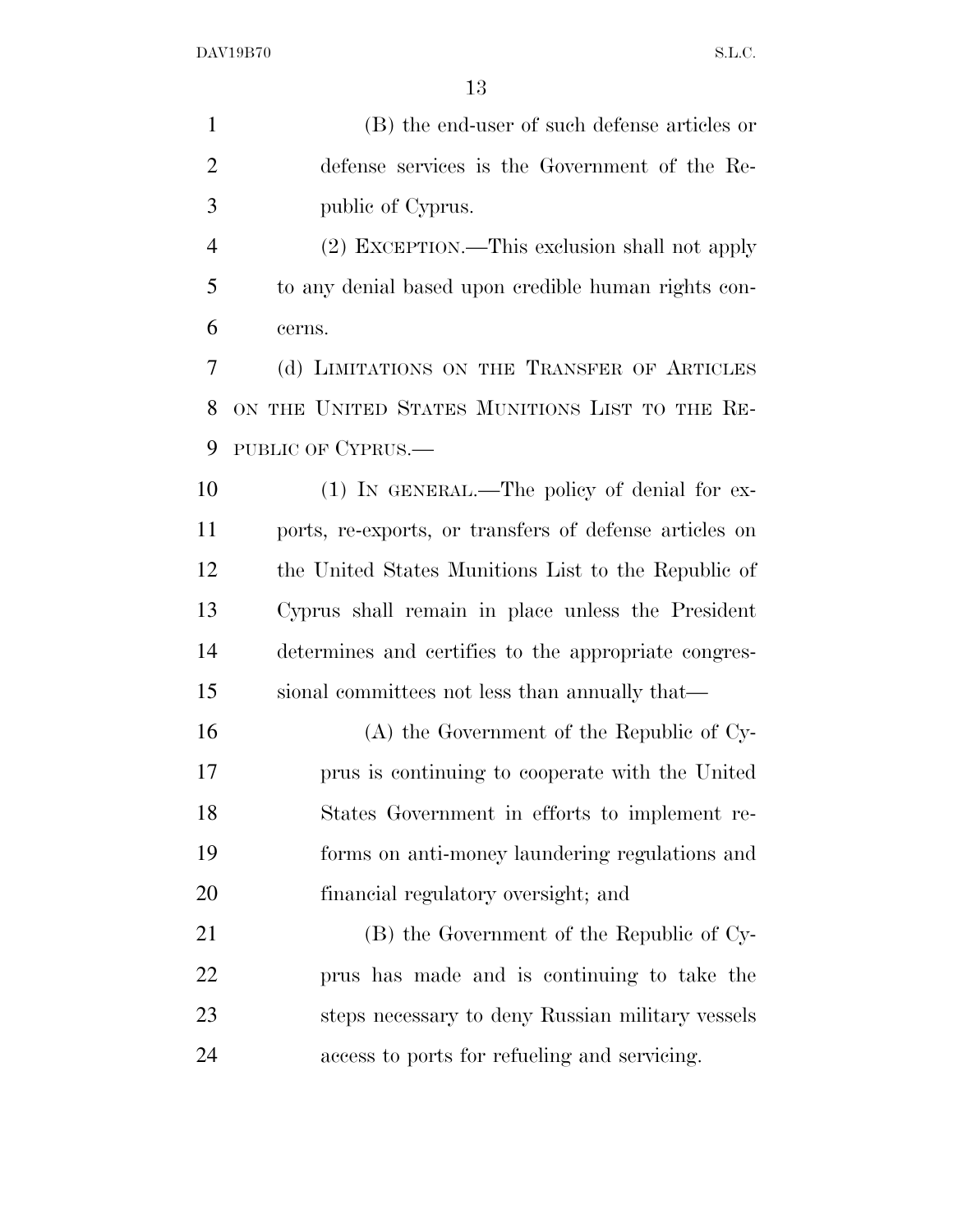| (2) WAIVER.—The President may waive the                         |
|-----------------------------------------------------------------|
|                                                                 |
| limitations contained in this subsection for one fiscal         |
| year if the President determines that it is essential           |
| to the national security interests of the United                |
| States to do so.                                                |
| (3) APPROPRIATE CONGRESSIONAL COMMIT-                           |
| TEES DEFINED.—In this section, the term "appro-                 |
| priate congressional committees" means—                         |
| (A) the Committee on Foreign Relations                          |
| and the Committee on Armed Services of the                      |
| Senate; and                                                     |
|                                                                 |
| (B) the Committee on Foreign Affairs and                        |
| the Committee on Armed Services of the House                    |
| of Representatives.                                             |
| SEC. 6. IMET COOPERATION WITH GREECE AND THE RE-                |
| PUBLIC OF CYPRUS.                                               |
| There is authorized to be appropriated $$1,300,000$             |
| for fiscal year $2020, $1,500,000$ for fiscal year $2021$ , and |
| \$1,800,000 for fiscal year 2022 for International Military     |
| Education and Training (IMET) assistance for Greece             |
| and $$200,000$ for fiscal year $2020, $500,000$ for fiscal      |
| year $2021$ , and \$750,000 for fiscal year $2022$ for such     |
| assistance for the Republic of Cyprus. The assistance shall     |
|                                                                 |

(1) Training of future leaders.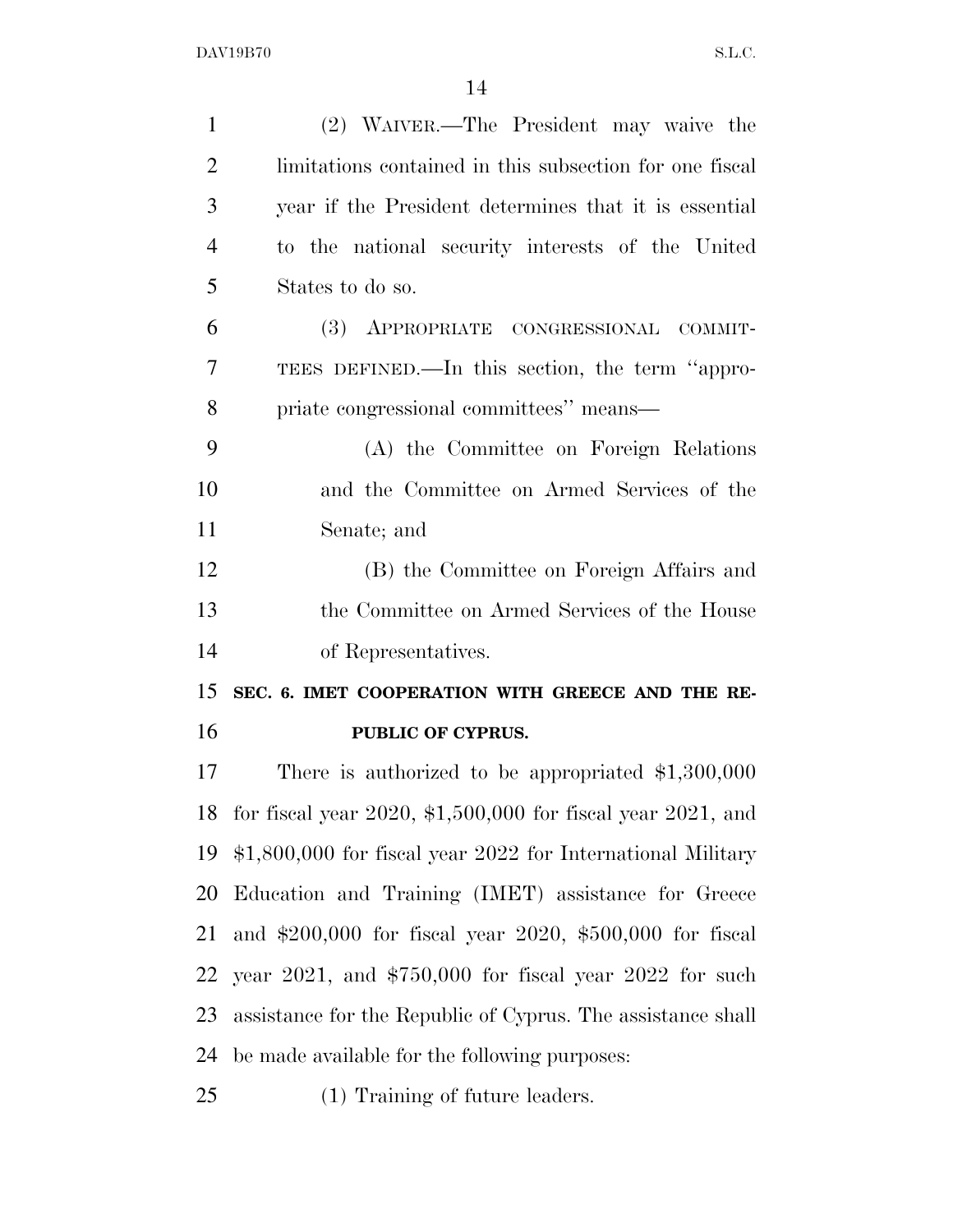(2) Fostering a better understanding of the United States.

 (3) Establishing a rapport between the United States military and the country's military to build alliances for the future.

 (4) Enhancement of interoperability and capa-bilities for joint operations.

 (5) Focusing on professional military education. (6) Enabling countries to use their national funds to receive a reduced cost for other Department

of Defense education and training.

### **SEC. 7. FOREIGN MILITARY FINANCING.**

 (a) AUTHORIZATION OF APPROPRIATIONS.—There is authorized to be appropriated for fiscal year 2020 \$3,000,000 for Foreign Military Financing (FMF) assist- ance for Greece to assist the country in meeting its com- mitment as a member of the North Atlantic Treaty Orga- nization (NATO) to dedicate 20 percent of its defense budget to enhance research and development.

 (b) SENSE OF CONGRESS.—It is the sense of Con- gress that Greece should receive robust support under the European Recapitalization Incentive Program imple-mented by the Department of Defense.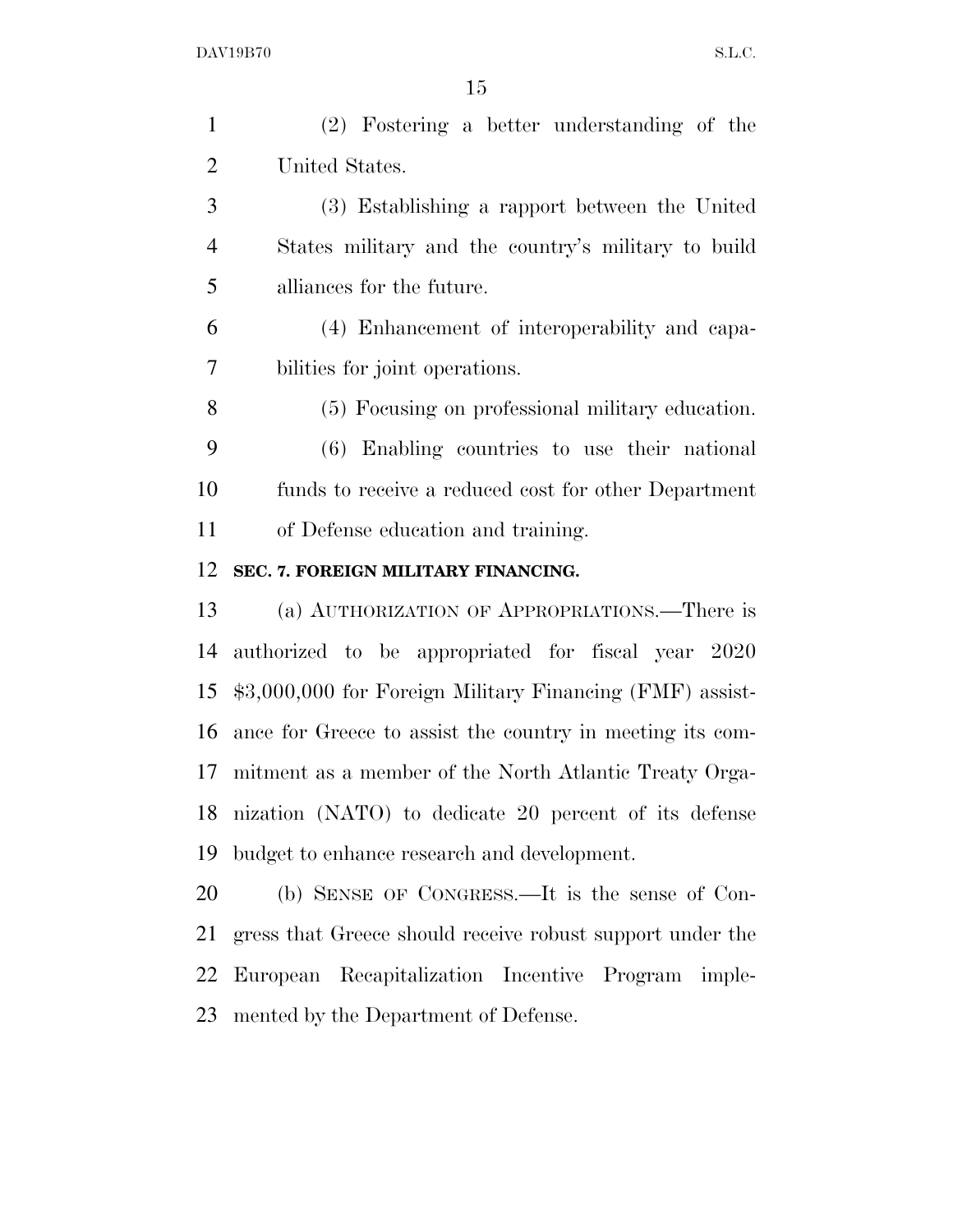|                | 16                                                            |
|----------------|---------------------------------------------------------------|
| 1              | SEC. 8. LIMITATION ON TRANSFER OF F-35 AIRCRAFT TO            |
| 2              | TURKEY.                                                       |
| 3              | (a) IN GENERAL.—Except as provided under sub-                 |
| $\overline{4}$ | section (b), no funds may be obligated or expended—           |
| 5              | $(1)$ to transfer, facilitate the transfer, or au-            |
| 6              | thorize the transfer of, an F-35 aircraft to the Re-          |
| 7              | public of Turkey;                                             |
| 8              | (2) to transfer intellectual property or technical            |
| 9              | data necessary for or related to any maintenance or           |
| 10             | support of the $F-35$ aircraft; or                            |
| 11             | $(3)$ to construct a storage facility for, or other-          |
| 12             | wise facilitate the storage in Turkey of, an F-35 air-        |
| 13             | eraft transferred to Turkey.                                  |
| 14             | (b) EXCEPTION.—The President may waive the limi-              |
| 15             | tation under subsection (a) upon a written certification to   |
| 16             | Congress that the Government of Turkey does not plan          |
|                | 17 or intend to accept delivery of the S-400 air defense sys- |
| 18             | tem.                                                          |
| 19             | (c) TRANSFER DEFINED.—In this section, the term               |
| 20             | "transfer" includes the physical relocation outside of the    |
| 21             | continental United States.                                    |
| 22             | APPLICABILITY.—The limitation under<br>(d)<br>sub-            |

 section (a) does not apply to F–35 aircraft operated by the United States Armed Forces.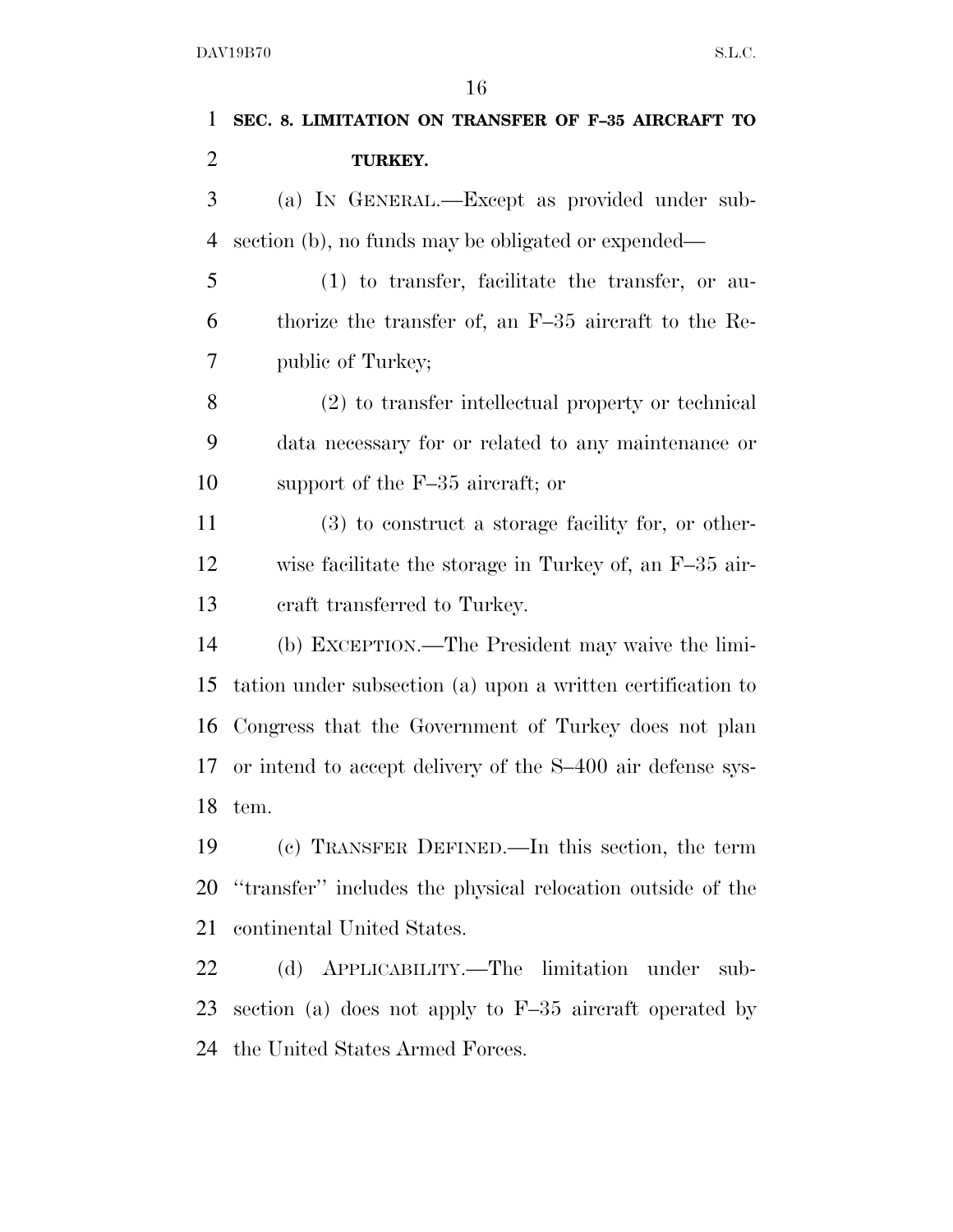| $\mathbf{1}$   | SEC. 9. SENSE OF CONGRESS ON PURCHASE BY TURKEY OF    |
|----------------|-------------------------------------------------------|
| $\overline{2}$ | S-400 AIR DEFENSE SYSTEM.                             |
| 3              | It is the sense of Congress that, if the Government   |
| 4              | of Turkey purchases the S-400 air defense system from |
| 5              | the Russian Federation—                               |
| 6              | (1) such a purchase would constitute a signifi-       |
| 7              | cant transaction within the meaning of section        |
| 8              | $231(a)$ of the Countering Russian Influence in Eu-   |
| 9              | rope and Eurasia Act of 2017 (22 U.S.C. 9525(a));     |
| 10             | $(2)$ such a purchase would endanger the integ-       |
| 11             | rity and interoperability of the NATO alliance;       |
| 12             | (3) such a purchase would adversely affect on-        |
| 13             | going operations of the United States Armed Forces,   |
| 14             | including coalition operations in which the United    |
| 15             | States Armed Forces participate;                      |
| 16             | (4) such a purchase would result in a signifi-        |
| 17             | cant impact to defense cooperation between the        |
| 18             | United States and Turkey;                             |
| 19             | (5) such a purchase would significantly increase      |
| 20             | the risk of compromising United States defense sys-   |
| 21             | tems and operational capabilities; and                |
| 22             | (6) the Countering Russian Influence in Europe        |
| 23             | and Eurasia Act of 2017 mandates the imposition of    |
| 24             | sanctions under section 235 of that Act (22 U.S.C.    |
| 25             | 9529) with respect to any individual or entity deter- |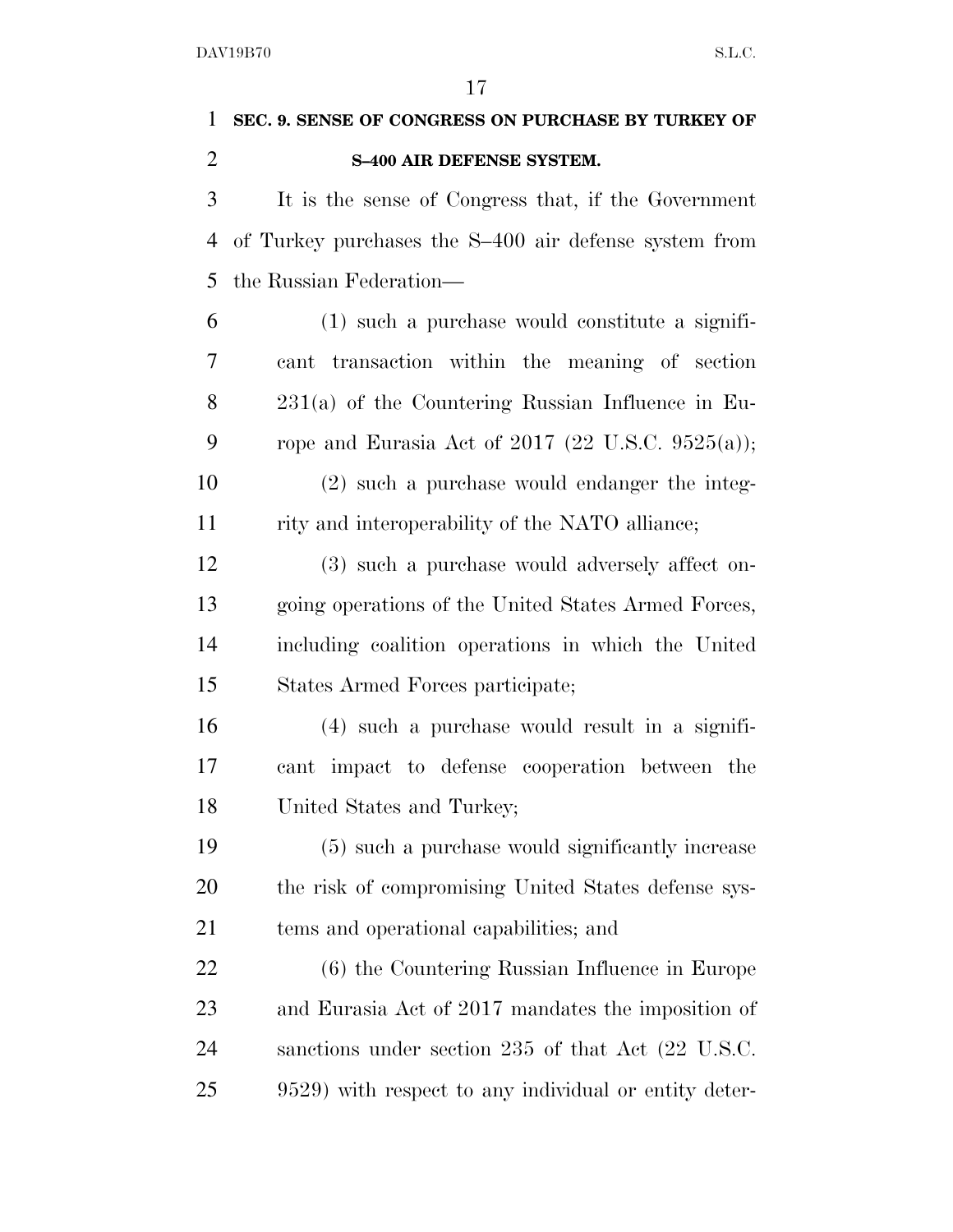mined to have engaged in such a significant trans-action.

## **SEC. 10. STRATEGY ON UNITED STATES SECURITY AND EN- ERGY COOPERATION IN THE EASTERN MEDI-TERRANEAN.**

 (a) IN GENERAL.—Not later than 90 days after the date of the enactment of this Act, the Secretary of State, in consultation with the Secretary of Defense and the Sec- retary of Energy, shall submit to the appropriate congres- sional committees a strategy on enhanced security and en- ergy cooperation with countries in the Eastern Mediterra- nean region, including Israel, the Republic of Cyprus, and Greece.

 (b) ELEMENTS.—The report required under sub-section (a) shall include the following elements:

 (1) A description of United States participation in and support for the Eastern Mediterranean Nat-ural Gas Forum.

 (2) An evaluation of all possible delivery mecha- nisms into Europe for natural gas discoveries in the Eastern Mediterranean region.

 (3) An evaluation of efforts to protect energy exploration infrastructure in the region, including in- frastructure owned or operated by United States companies.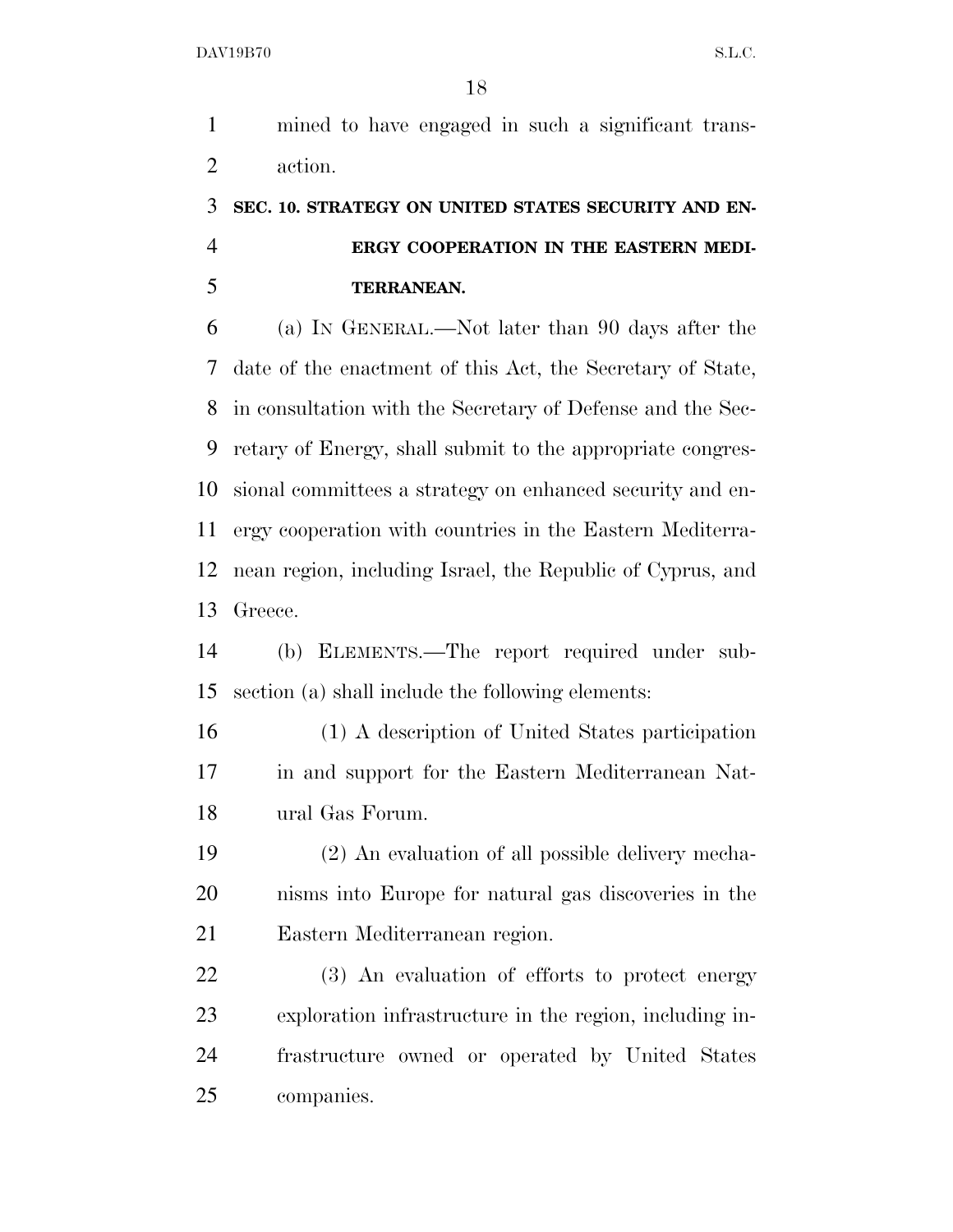(4) An assessment of the capacity of the Re- public of Cyprus to host an Energy Crisis Center in the region which could provide basing facilities in support search and rescue efforts in the event of an accident. (5) An assessment of the timing of potential natural gas delivery in the region as well as an as- sessment of the ultimate destination countries for the natural gas delivery from the region. (6) A plan to work with United States busi- nesses seeking to invest in Eastern Mediterranean energy exploration, development, and cooperation. (c) FORM.—The report required under subsection (a) shall be submitted in unclassified form, but may contain a classified annex. **SEC. 11. REPORT ON RUSSIAN FEDERATION MALIGN INFLU- ENCE IN THE EASTERN MEDITERRANEAN.**  (a) IN GENERAL.—Not later than 90 days after the date of the enactment of this Act, the Secretary of State shall submit to the appropriate congressional committees a report on Russian Federation malign influence in the

 Republic of Cyprus, Greece, and Israel since January 1, 2017.

 (b) ELEMENTS.—The report required under sub-section (a) shall include the following elements: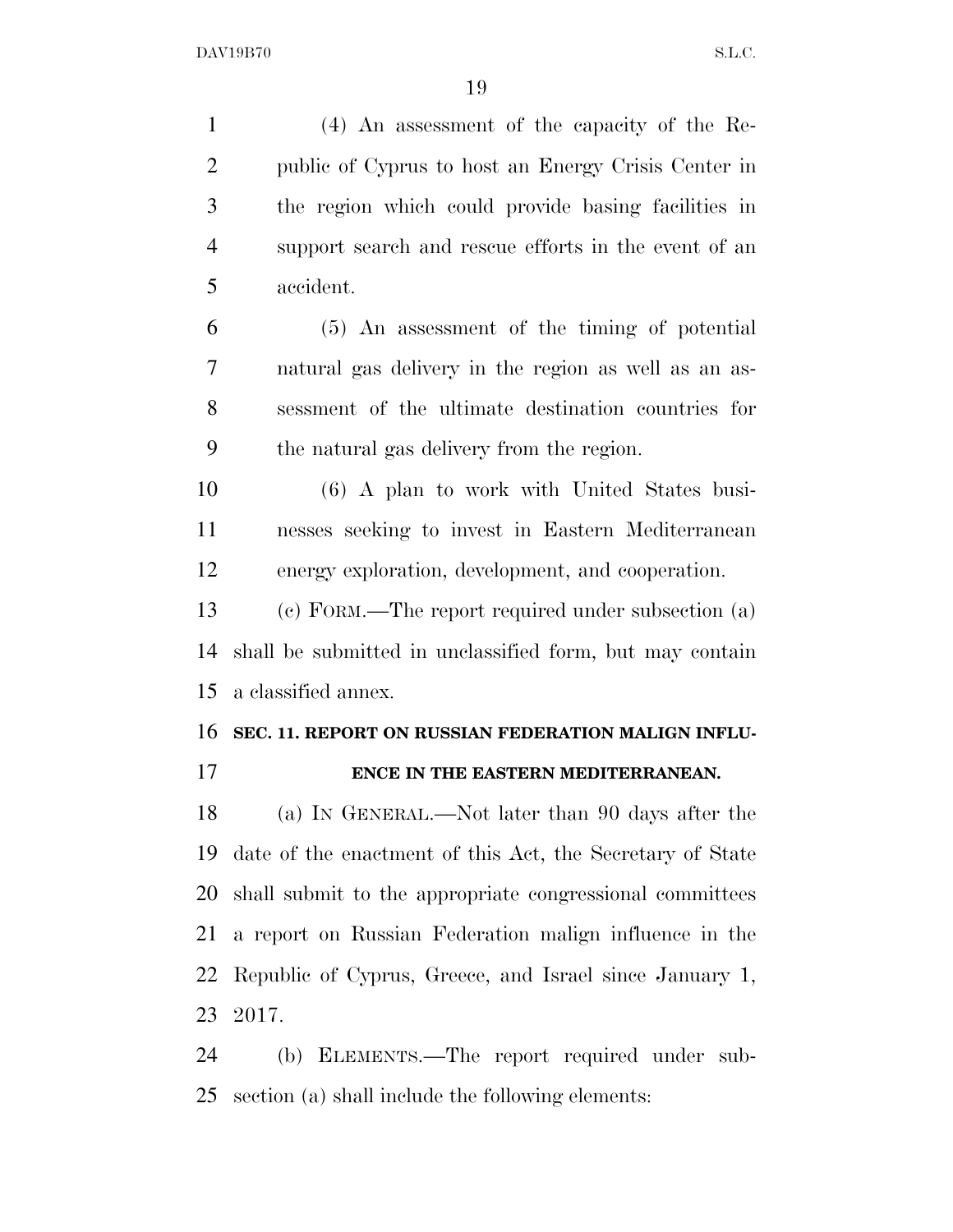(1) An assessment of security, political, and en- ergy goals of the Russian Federation in the Eastern Mediterranean. (2) A description of energy projects of the Gov- ernment of the Russian Federation in the Eastern Mediterranean. (3) A listing of Russian national ownership of media outlets in these countries, including the name of the media outlet, approximate viewership, and as- sessment of whether the outlet promotes pro-Krem-11 lin views. (4) An assessment of military engagement by the Government of the Russian Federation in the se- curity sector, including engagement by military equipment and personnel contractors. (5) An assessment of efforts supported by the Government of the Russian Federation to influence elections in the three countries, through the use of cyber attacks, social media campaigns, or other ma-20 lign influence techniques. (6) An assessment of efforts by the Government of the Russian Federation to intimidate and influ- ence the decision by His All Holiness Ecumenical Patriarch Bartholomew, leader of 300,000,000 Or-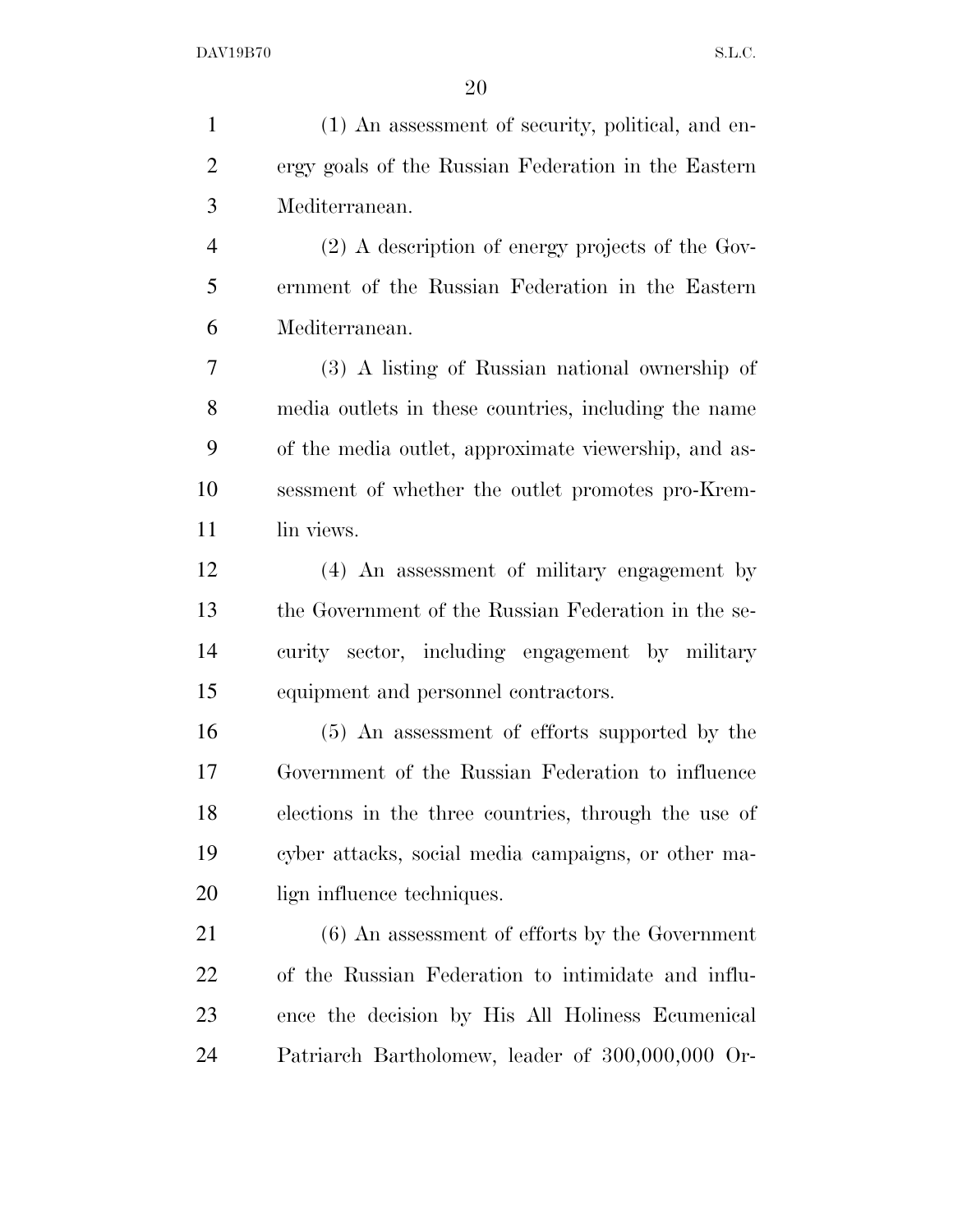thodox Christians worldwide, to grant autocephaly to 2 the Ukrainian Orthodox Church.

 (c) FORM.—The report required under subsection (a) shall be submitted in unclassified form, but may contain a classified annex.

# **SEC. 12. REPORT ON INTERFERENCE BY OTHER COUN- TRIES IN THE EXCLUSIVE ECONOMIC ZONE OF THE REPUBLIC OF CYPRUS.**

 (a) IN GENERAL.—Not later than 90 days after the date of the enactment of this Act, the Secretary of State, in consultation with the Secretary of Defense and the Sec- retary of Energy, shall submit to the appropriate congres- sional committees a report listing incidents since January 1, 2017, determined by the Secretary of State to interfere in efforts by the Republic of Cyprus to explore and exploit natural resources in its Exclusive Economic Zone.

 (b) FORM.—The report required under subsection (a) shall be submitted in unclassified form, but may contain a classified annex.

 **SEC. 13. REPORT ON INTERFERENCE BY OTHER COUN-TRIES IN THE AIRSPACE OF GREECE.** 

 (a) IN GENERAL.—Not later than 90 days after the date of the enactment of this Act, the Secretary of State, in consultation with the Secretary of Defense, shall submit to the appropriate congressional committees a report list-